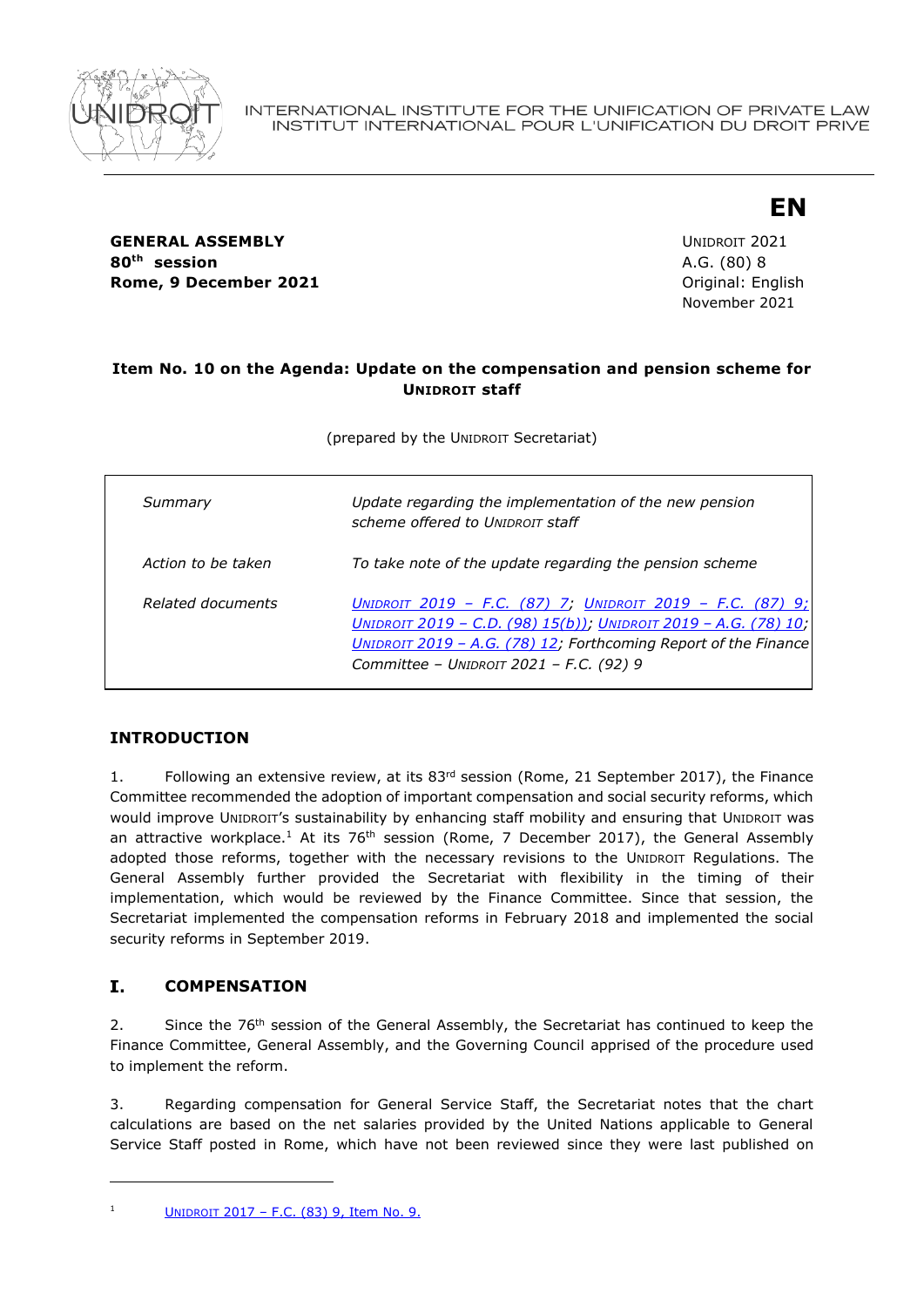1 April 2019 (available at the following link: [https://www.un.org/Depts/OHRM/salaries\\_allowances/](https://www.un.org/Depts/OHRM/salaries_allowances/salaries/salaryscale/gs/rome/rome95.xls) [salaries/salaryscale/gs/rome/rome95.xls\)](https://www.un.org/Depts/OHRM/salaries_allowances/salaries/salaryscale/gs/rome/rome95.xls). A review is expected in 2022. As the salaries are already provided in Euro, no post adjustment multiplier applies.

4. Regarding compensation for Professional Staff and higher categories, the Secretariat would recall that the table was prepared on the basis of the net salaries provided by the United Nations applicable to Professional Staff and Higher Categories provided by the International Civil Service Commission (ICSC) as of 1 January 2021 (available at the following link: https://icsc.un.org/Home/DataSalaryScales). The post adjustment multiplier for duty station Rome, along with the applicable official UN rate of exchange (from USD to EUR), were likewise taken as at 1 January 2021 from the ICSC website (available here: https://icsc.un.org/Home/DataPostAdjustment).

5. Further details regarding the United Nations methodology for surveys at duty stations other than Headquarters is available on the ICSC website (https://www.un.org/Depts/OHRM/salaries [allowances/salaries/icsc2012.pdf\).](https://www.un.org/Depts/OHRM/salaries_allowances/salaries/icsc2012.pdf) In September 2019, the Secretariat completed the process of implementation of the new pension plan and health coverage, and hereby provides the following updates:

- *Pension Fund*: The Secretariat continues to benefit from the reductions contemplated under its agreement with ISRP, entailing a waiver of the annual administration fee with the ISRP retaining only an annual fee reflecting 0.5% of the assets (minimum of  $\epsilon$  12,000), plus the fees owed to the Secretariat of the Committee for the Administration of Funds (equal to  $\epsilon$  7,527.87).
- *Report of the CAF*: Further details regarding the management of the pension fund are available in the Report of the ISRP – CAF (Committee for the Administration of Funds) (Annexe). The Report covers access to investment vehicles (mutual funds and saving accounts), simulation of fund flows and methodological aspects, investment recommendation, and procedures for treasury management during the first investment period, and also contains a proposal which was submitted to and approved by the Governing Council.
- *Health Insurance*: The Insurance Policy obtained with AXA, in effect as of September 2019, has been renewed for a further year.

# **II. ACTION TO BE TAKEN**

6. *The Secretariat requests that the General Assembly take note of this update regarding the implementation of the new compensation and social security scheme applicable to UNIDROIT staff. The General Assembly is also requested to take note of the update provided in the Report of the ISRP – CAF (Committee for the Administration of Funds)* (**Annexe I**).